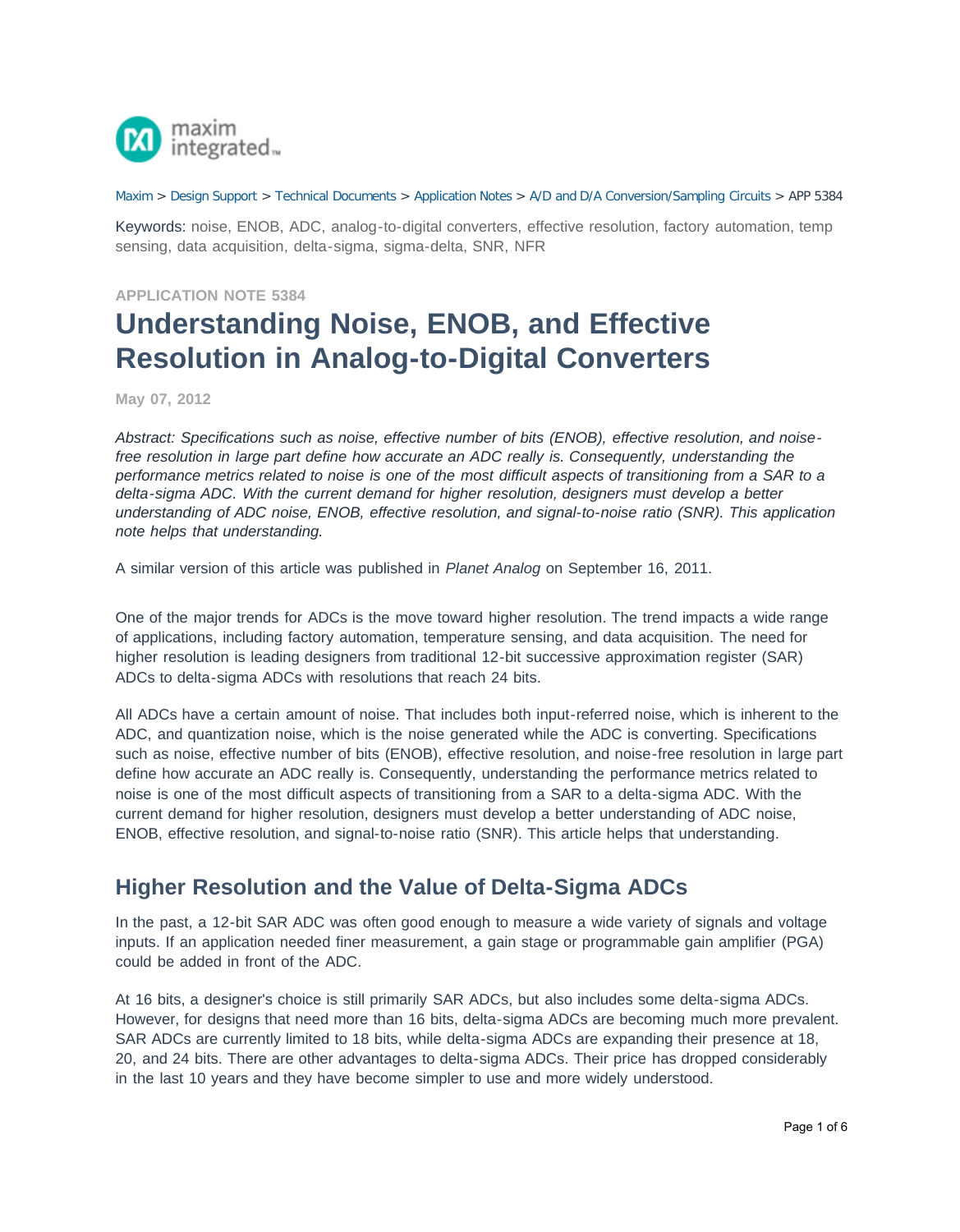# **Effective Resolution**

Effective resolution is defined in units of bits with the equation:

Effective resolution =  $log_2$  [full-scale input voltage range/ADC RMS noise]

Or perhaps more simply as:

Effective resolution =  $log_2$  [V<sub>IN</sub>/V<sub>RMS</sub> NOISE]

Effective resolution should not be confused with ENOB, although they sound very similar. The most common methodology for measuring ENOB uses an FFT analysis of a sine-wave input to the ADC. The IEEE® standard 1057 defines ENOB as:

ENOB =  $log_2$  [full-scale input voltage range/(ADC RMS noise  $\times \sqrt{12}$ )]

SINAD is defined as the signal-to-noise plus distortion ratio. SINAD and ENOB are used to measure the ADC's dynamic performance.

Therefore:

SINAD = [RMS input voltage/RMS noise voltage]

Where RMS noise =  $1/M[\sum_{m=0}^{M-1}E_{\text{AVM}(FM)}^{\text{A}}]$ .

Where  $E_{AVM}$  = residual of  $X_{AVM}$ , and  $X_{AVM}$ (FM) is the averaged magnitude spectral component at a given discrete frequency after DFT.

Effective resolution and noise-free resolution measure the ADC's noise performance at essentially DC, where spectral distortion (THD, SFDR) is not factored.

Once the ADC's noise and input range are known, calculating effective resolution and noise-free resolution becomes simple.

The ADC's input voltage range is based on the reference voltage. If the ADC integrates a PGA, that must be factored into the voltage range as well. Some delta-sigma ADCs include PGAs to gain up small signals. The newest ADCs with PGAs often specify the noise as  $< 100$ n $V_{RMS}$ . While these noise figures look impressive compared to older ADCs, they are often based on a very small input range. This is because the small range will ultimately be amplified to fit a wider portion of the ADC's active range based on the reference voltage. So while the noise looks small for these ADCs with PGAs, the effective resolution and noise-free resolution may not be quite as good as ADCs without PGAs.

Consider a simple example. A 24-bit ADC with a PGA setting of 128 offers  $70nV_{RMS}$  noise with a reference voltage of 2.5V and an input range of  $\pm V_{RFF}/PGA$  ( $\pm 2.5V/128 = 39.1mV$ ). The effective resolution is, therefore:

 $log_2$  [V<sub>IN</sub>/V<sub>RMS\_NOISE</sub>] =  $log_2$  [39.1mV/70nV] = 19.1 bits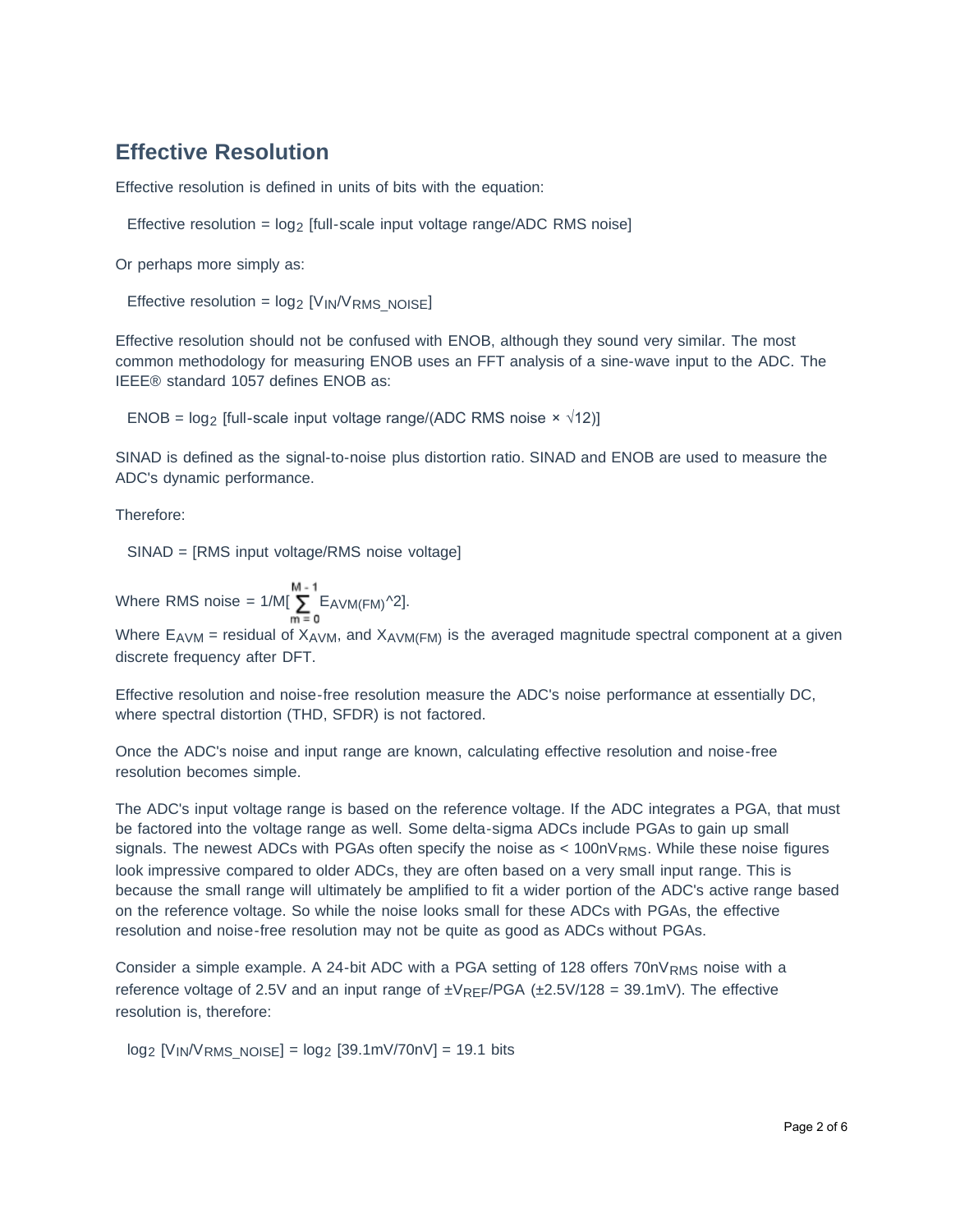Using the same ADC with a PGA setting of 1, the noise rises to  $1.53\mu V_{RMS}$ . With an input range of 5V (±2.5V/1), the effective resolution becomes 21.6 bits.

The best practice is to check the ADC data sheet for the input range that you need.

### **Noise-Free Resolution**

Noise-free resolution uses the peak-to-peak voltage noise rather than the RMS noise. Noise-free resolution, also in bits, is defined by the equation:

Noise-free resolution =  $\log_2$  [full-scale input voltage range/ADC peak-to-peak noise] Noise-free resolution =  $log_2$  [V<sub>IN</sub>/V<sub>P-P\_NOISE</sub>].

Noise-free resolution is also sometimes referred to as flicker-free resolution. Think of this in terms of a 5½- or 6½-digit multimeter in the lab. If the last digit on the display is stable and not flickering, the data output word is better than the noise level of the system.

Using a crest factor of 6.6 as an example, the peak-to-peak noise is 6.6x the RMS noise. As a result, the effective resolution is 2.7 bits higher than the noise-free resolution. Using the same noise and reference values above, the noise-free resolution is 18.9 bits.

### **Noise-Free Counts**

Noise-free counts is another metric that precision systems use to evaluate ADC performance. This is particularly true with an application like weigh scales, where 50,000 noise-free counts might be needed. This value can be calculated by converting the noise-free resolution into counts by a factor of  $2<sup>N</sup>$ .

An example is a 10-bit ADC. Using the formula  $2^{10}$ , an ideal 10-bit ADC has 1,024 noise-free counts. An ideal 12-bit ADC has 4,096 noise-free counts. Again, using the same noise-free resolution values above, that example would yield 218.9, or 489,178 noise-free counts.

### **Oversampling with Delta-Sigma ADCs**

One of the strengths of delta-sigma ADCs is their oversampling architecture. This means that the internal oscillator/clock is running at a much higher frequency than the output data rate, also referred to as the throughput rate. Some delta-sigma ADCs can vary the output data rate. This allows designers to optimize sampling for higher speeds with worse noise performance, or for lower speeds with more filtering, noise shaping (pushing the noise into the frequency band outside the area of measurement interest), and better noise performance. Many of the newest delta-sigma ADCs offer the effective resolution and noise-free resolution results in table form, making it easy to compare the trade-offs.

**Table 1** shows an example ADC's data rate, noise, noise-free resolution (NFR), and effective resolution in both bipolar input modes and unipolar modes. The ADC is the [MAX11200,](http://www.maximintegrated.com/MAX11200) a 24-bit device capable of measuring either bipolar ( $\pm V_{REF}$ ) or unipolar (0V to  $V_{REF}$ ) inputs. The MAX11200 operates from a single 2.7V to 3.6V supply, with the reference capable of being biased up to the supply. The bipolar values are based on the maximum input range of ±3.6V; the unipolar measurements are based on a 0V to 3.6V input range.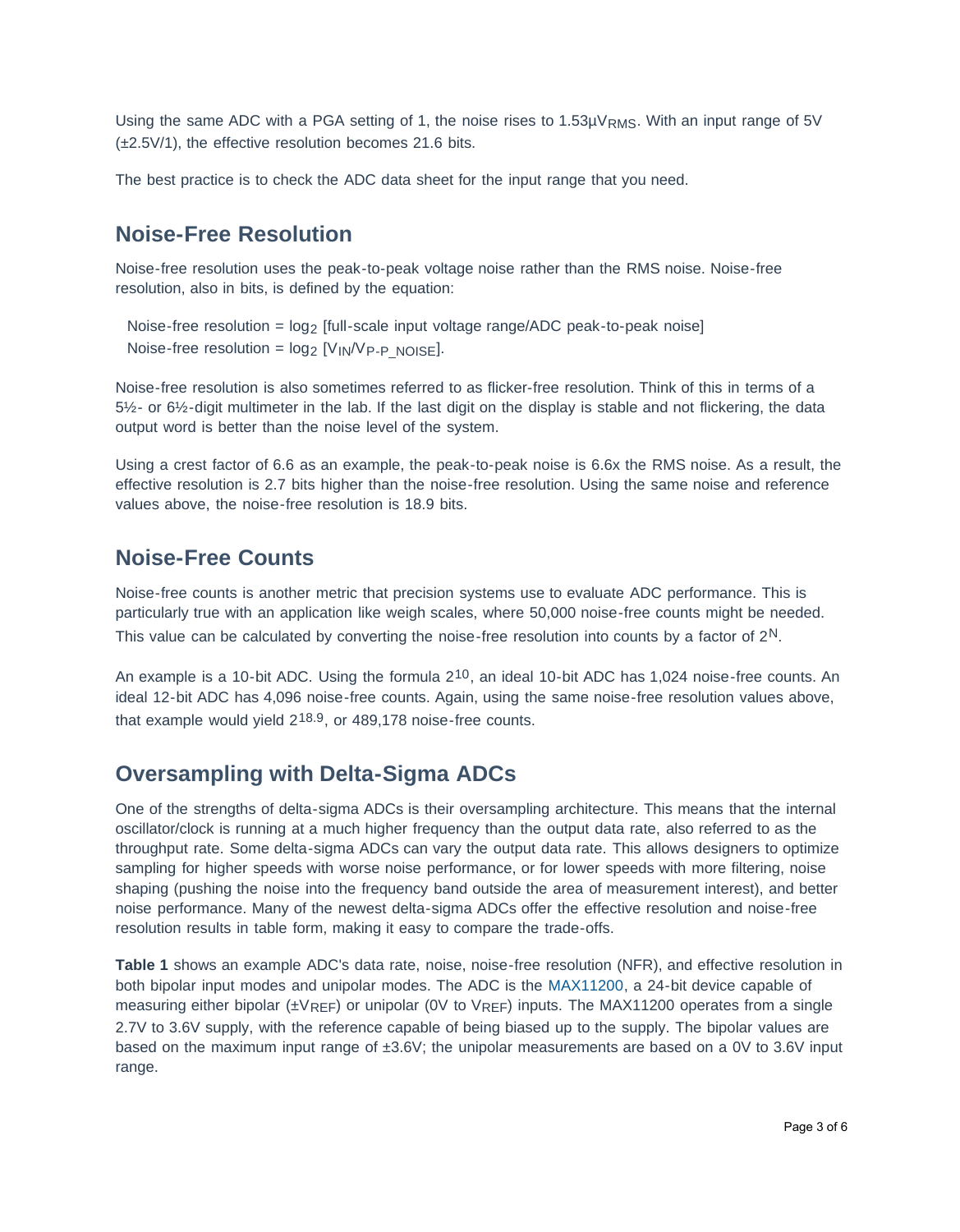The MAX11200's internal oscillator can be programmed through the software for 2.4576MHz for 60Hz rejection at the lower data-rate settings, or for 2.048MHz for 50Hz rejection at lower data rates. At either data rate, the ADC noise is the same. Therefore, the resulting noise-free resolution and effective resolution values are consistent. An external oscillator can be applied for a 55Hz notch that gives good rejection at both 50Hz and 60Hz.

One key factor detailed in Table 1 is the bipolar effective resolution. This is limited to 24 bits maximum because the output data word is 24 bits long. At the three slowest data-rate settings, the ADC's noise level is low enough that the effective resolution is better than 24 bits if the ADC were to output more than 24 bits of data on the serial interface.

Effective resolution is always 2.7 bits better than the noise-free resolution, unless you are limited by the data output word.

| Table 1. MAX11200 Sample Rate vs. Noise Table |      |                            |                              |                                    |                               |                                     |  |
|-----------------------------------------------|------|----------------------------|------------------------------|------------------------------------|-------------------------------|-------------------------------------|--|
| <b>Data Rate</b><br>(sps)                     |      | <b>ADC</b><br><b>Noise</b> | <b>Bipolar</b><br>Noise-Free | <b>Bipolar</b><br><b>Effective</b> | <b>Unipolar</b><br>Noise-Free | <b>Unipolar</b><br><b>Effective</b> |  |
| $\ast$                                        | $**$ | $(\mu V_{RMS})$            | <b>Resolution</b><br>(Bits)  | <b>Resolution</b><br>(Bits)        | <b>Resolution</b><br>(Bits)   | <b>Resolution</b><br>(Bits)         |  |
| 1                                             | 0.83 | 0.21                       | 22.3                         | 24.0                               | 21.3                          | 24.0                                |  |
| 2.5                                           | 2.08 | 0.27                       | 22.0                         | 24.0                               | 21.0                          | 23.7                                |  |
| 5                                             | 4.17 | 0.39                       | 21.4                         | 24.0                               | 20.4                          | 23.1                                |  |
| 10                                            | 8.33 | 0.57                       | 20.9                         | 23.6                               | 19.9                          | 22.6                                |  |
| 15                                            | 12.5 | 0.74                       | 20.5                         | 23.2                               | 19.5                          | 22.2                                |  |
| 30                                            | 25   | 1.03                       | 20.0                         | 22.7                               | 19.0                          | 21.7                                |  |
| 60                                            | 50   | 1.45                       | 19.5                         | 22.2                               | 18.5                          | 21.2                                |  |
| 120                                           | 100  | 2.21                       | 19.0                         | 21.7                               | 18.0                          | 20.7                                |  |

\*Internal oscillator is 2.4576MHz for 60Hz rejection.

\*\*Internal oscillator is 2.048MHz for 50Hz rejection.

## **Noise Shaping and Filtering for Lower Noise and Better Resolution**

Besides oversampling, noise shaping allows delta-sigma ADCs to achieve the low noise and high precision shown in Table 1. This is illustrated in **Figures 1** through **3**. Figure 1 shows a standard ADC's quantization noise. Figure 2 details an ADC that includes oversampling, a digital filter, and decimation. The large majority of ADC cores that use oversampling are delta sigma. Oversampling by a factor of N spreads the noise over a wider frequency band, while the digital (sinc) filter removes a good portion of the noise.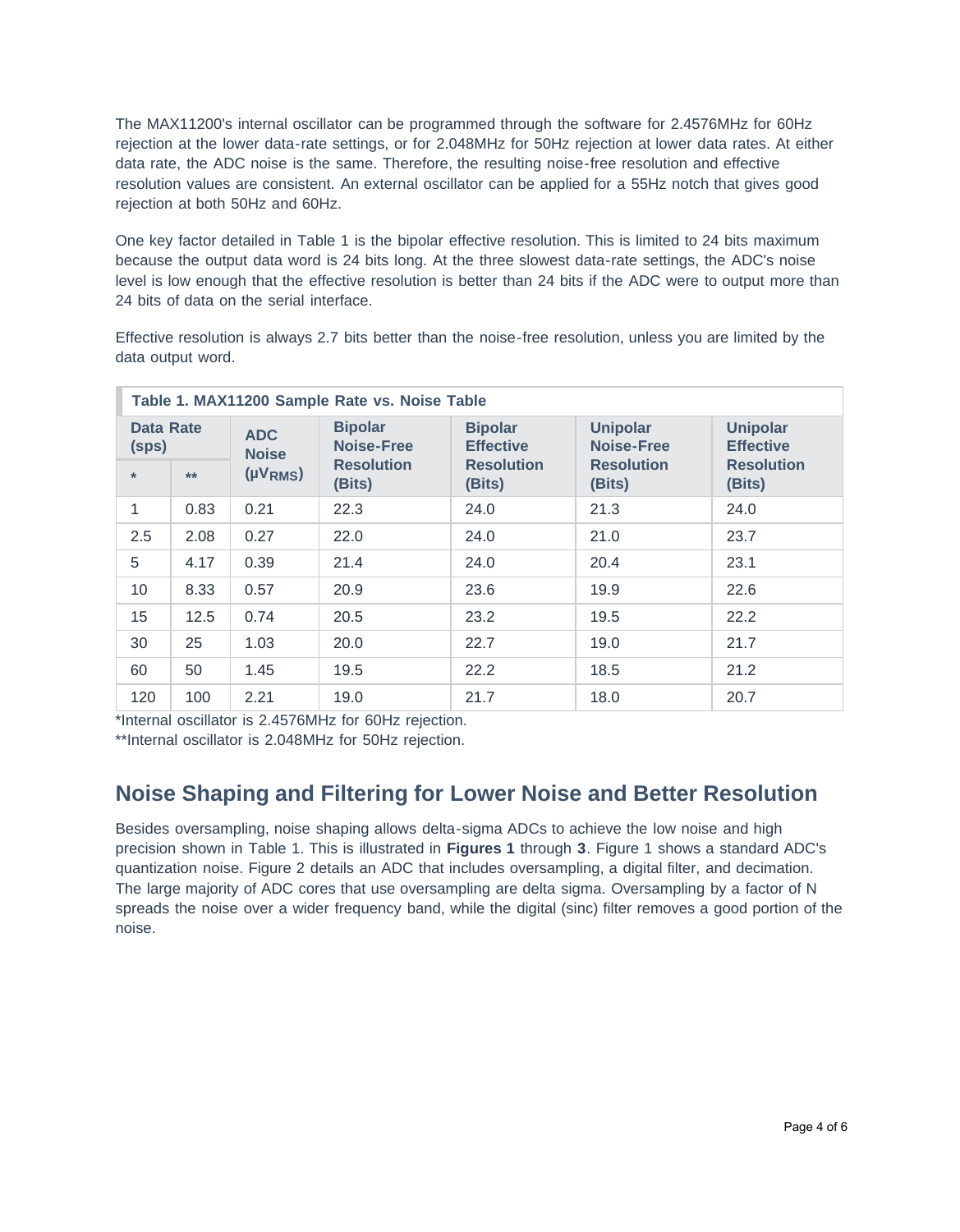

*Figure 1. Standard ADC noise performance.*



*Figure 2. ADC with oversampling by a factor of N, digital filter, and decimation.*

Figure 3 details a delta-sigma modulator with the same blocks as Figure 2, plus noise-shaping. By pushing the noise disproportionately to higher frequencies, the noise in the frequency band of interest becomes ultra low. Techniques like this allow delta-sigma ADC manufacturers to achieve <  $1\mu V_{RMS}$  noise figures.